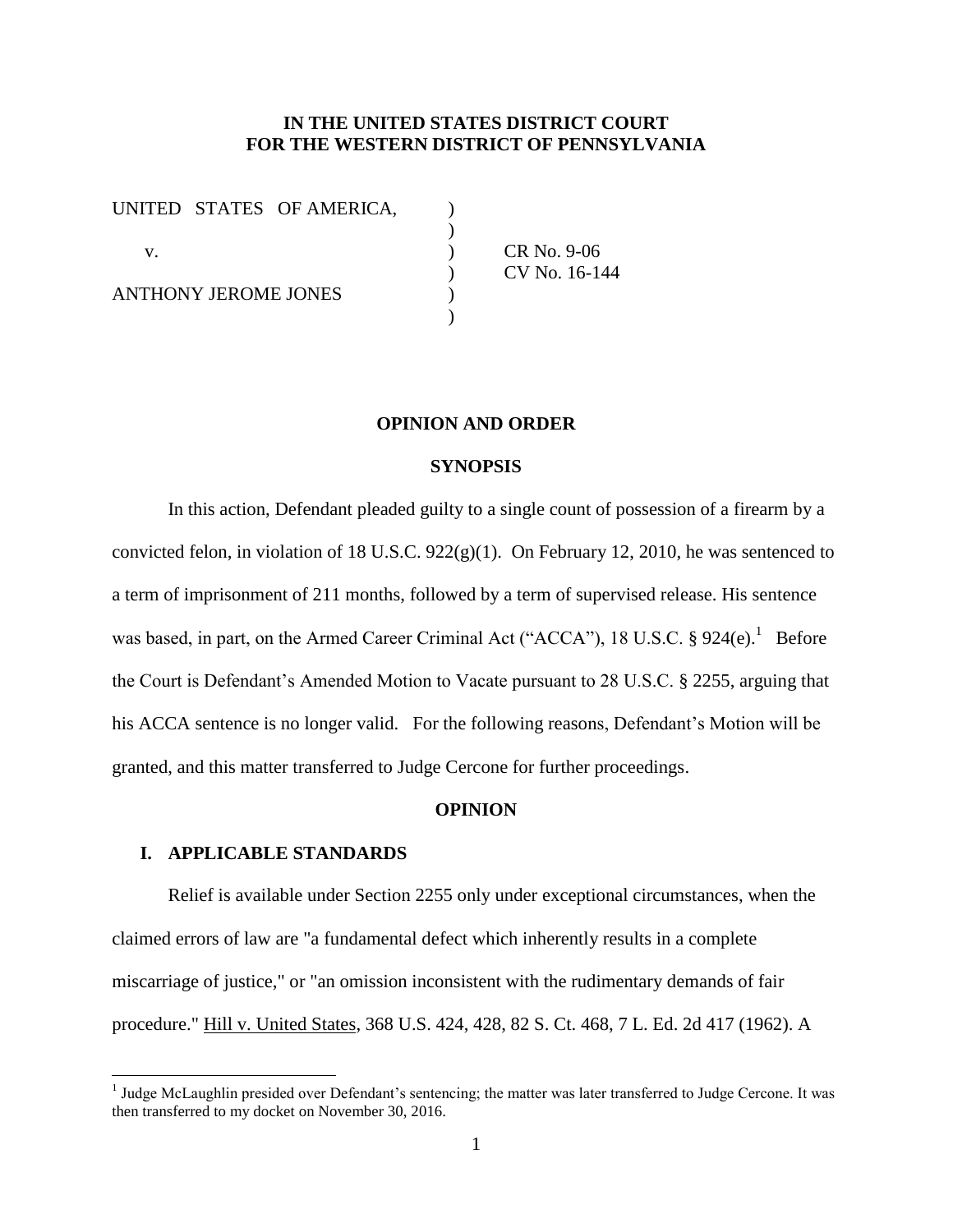district court need not hold an evidentiary hearing on a Section 2255 motion if the motion, files, and records show conclusively that the defendant is not entitled to relief. United States v. Ritter, 93 Fed. Appx. 402 (3d Cir. 2004). In this case, a hearing is unnecessary, and the amended Motion will be disposed of on the record.

## **II. DEFENDANT'S MOTION**

## **A. Timeliness**

The Government first challenges the timeliness of Defendant's Motion. In so doing, the Government asserts that Defendant's Motion does not actually rely on Johnson v. United States, U.S.  $\,$ , 135 S. Ct. 2551, 192 L Ed. 2d 569 (2015) ("Johnson II") because his predicate crimes implicated the so-called "force" or "elements" clause of Section 924(e), rather than merely the residual clause invalidated in Johnson II. Thus, it argues, his claim actually and impermissibly relies on Johnson v. United States, 559 U.S. 133, 130 S. Ct. 1265, 176 L. Ed. 2d 1 (2010) ("Johnson I"). The Government's timeliness argument, in essence, would place the burden on Defendant to demonstrate that his sentence actually rested on the residual clause. This Court has rejected such a burden allocation. See, e.g., United States v. Wilson, No. 12-09, 2017 U.S. Dist. LEXIS 42175, at \*\*3-4 (W.D. Pa. Mar. 23, 2017). Moreover, Defendant raises a valid Johnson II claim, as he contends that his convictions are not valid predicates because the residual clause is no longer an option; he raises Johnson I to demonstrate that they also fail to fulfill ACCA's force clause. Cf., e.g., Thrower v. United States, No. 4-903, 2017 U.S. Dist. LEXIS 45776, at \*\*15-18 (E.D.N.Y. Feb. 13, 2017). Therefore, Defendant's Motion timely raises a Johnson II claim.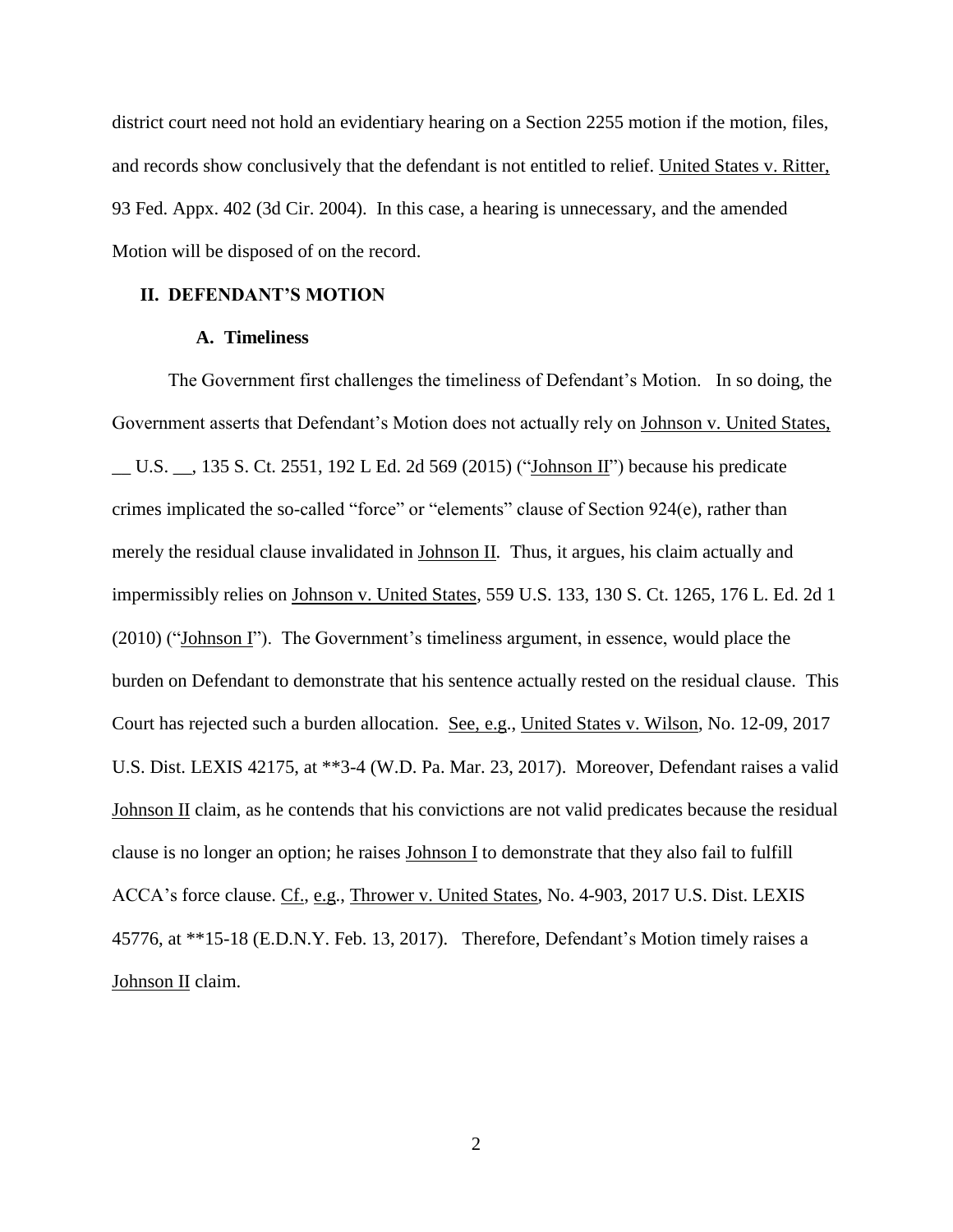## **B. ACCA**

Defendant argues that his sentence exceeds the ten-year statutory maximum for his Section  $922(g)$  conviction, and also that his three prior convictions for attempted robbery, robbery, and second-degree assault, all under New York law, no longer qualify as predicate offenses. In response, the Government argues that Defendant's convictions did not involve the now-invalid residual clause, but instead the "force" provision of  $924(e)(2)(B)(i)$ . The Government submits three prior convictions to support its position: those for first-degree robbery, under New York Penal Law § 160.15(4); second-degree assault, under New York Penal Law § 120.05(2); and attempted robbery, under New York Penal Law §§ 160.15(2) and 110.00. For present purposes, I will assume that the Government has established the fact of all three prior convictions.

An ACCA sentence must be based on three convictions for "violent felonies," the definition of which includes a crime that "has as an element the use, attempted use, or threatened use of physical force against the person of another." 18 U.S.C. § 924(e)(2)(B)(i). It is not enough, however, that force be an element of the crime; instead, in this context, "'physical force' means violent force — that is, force capable of causing physical pain or injury to another person." Johnson I, 559 U.S. at 140. "Therefore, a crime that requires less-than "violent" …cannot qualify as a violent felony under the ACCA." United States v. Johnson, No. 15-32, 2016 U.S. Dist. LEXIS 156841, at \*13 (E.D.N.Y. Nov. 12, 2016) (quoting Johnson I, 559 U.S. at 140).

I will assume that Defendant's convictions under Sections 120.05(2) and 160.15(4) both qualify as violent felonies under this clause. See Morris v. Holder, 676 F.3d 309 (2d Cir. 2012) (quoting United States v. Walker, 442 F.3d 787, 788 (2d Cir. 2006)) (§ 120.05(2)); United States

3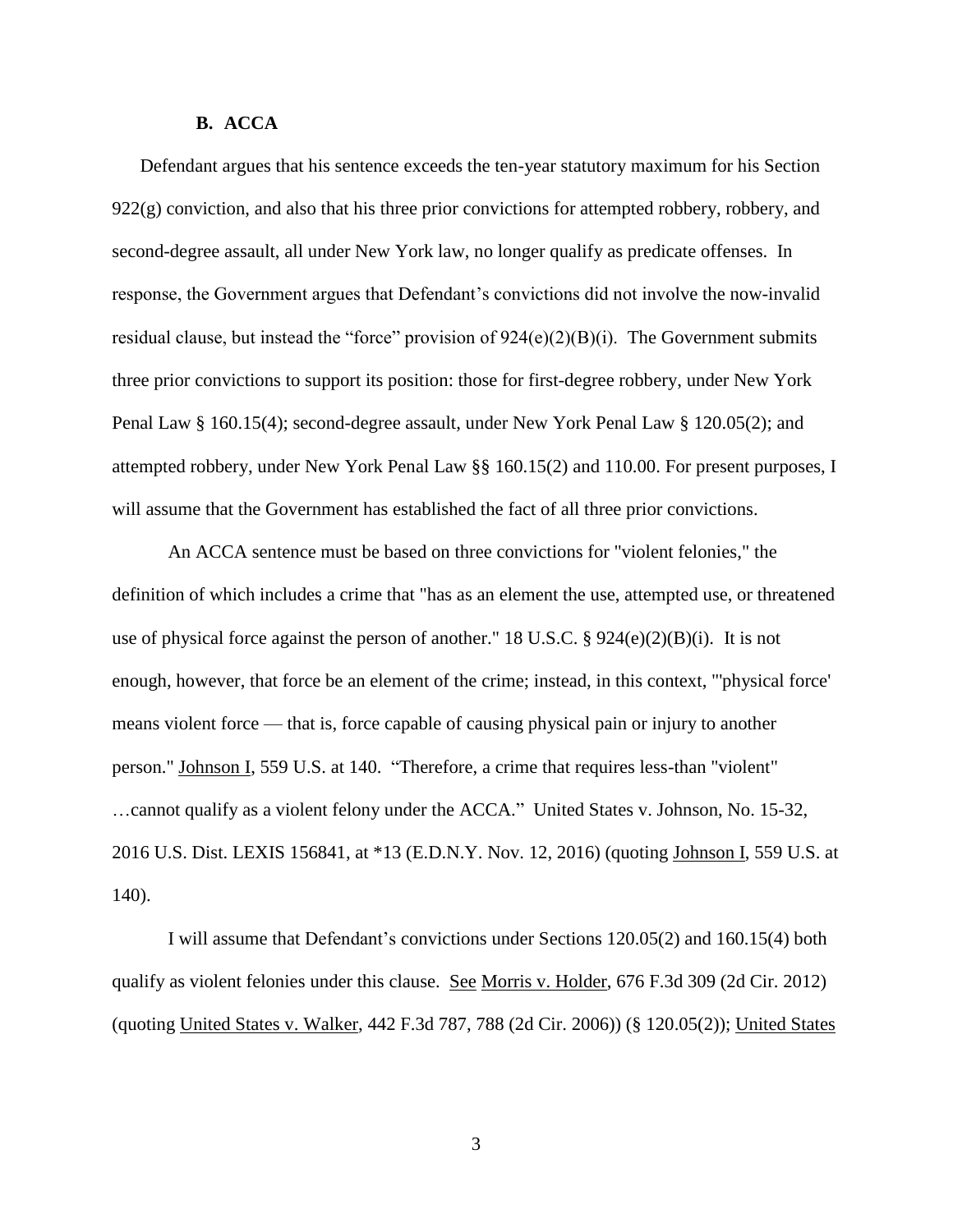v. Mariano, 636 F. App'x 532, 542 (11th Cir. 2016) (same); Stuckey v. United States, 2016 U.S.

Dist. LEXIS 166291, at \*\*15-16 (S.D.N.Y. Dec. 1, 2016) (§ 160.15(4)).

Defendant's third potential conviction, however, presents a more difficult question. The

parties agree that Defendant was convicted under New York Penal Law § 160.15(2), which

provides as follows:

A person is guilty of robbery in the first degree when he forcibly steals property and when, in the course of the commission of the crime or of immediate flight therefrom, he or another participant in the crime:

\*\*\*

2. Is armed with a deadly weapon.

Moreover, all New York robbery falls within the provisions of New York Penal Law §

160.00, which provides as follows:

Robbery is forcible stealing. A person forcibly steals property and commits robbery when, in the course of committing a larceny, he uses or threatens the immediate use of physical force upon another person for the purpose of:

 1. Preventing or overcoming resistance to the taking of the property or to the retention thereof immediately after the taking; or

 2. Compelling the owner of such property or another person to deliver up the property or to engage in other conduct which aids in the commission of the larceny.

Several recent cases support the conclusion that the "forcible stealing" required for New

York robbery does not involve the "violent force" necessary to sustain an ACCA sentence. In

United States v. Moncrieffe, 167 F. Supp. 3d 383, 406 (E.D.N.Y. 2016), the court considered

whether a New York conviction for first-degree robbery pursuant to Section 160.15 qualified

under the force clause of 18 U.S.C. § 16. Absent a specific subsection of conviction, the court

observed that the categorical approach "requires an analysis of the 'least of th[e] acts

criminalized.'" Id. at 404. After surveying state court cases, it concluded that "[t]he minimum

conduct under any grade or subsection of the New York robbery statute does not require violent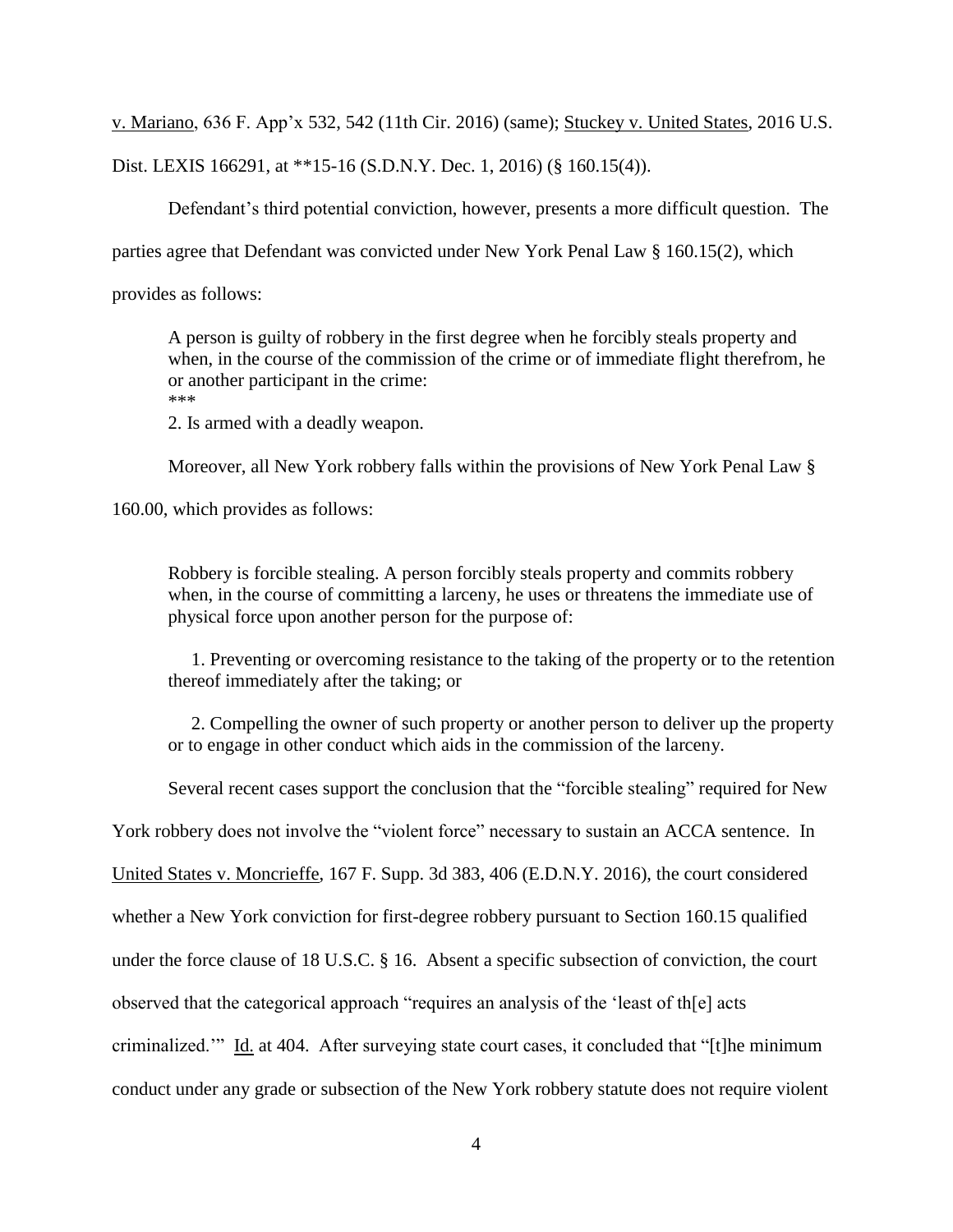physical force." Id. at 404-05.<sup>2</sup> Similarly, in Thrower v. United States, No. 4-903, 2017 U.S. Dist. LEXIS 45776 (E.D.N.Y. Feb. 13, 2017), the court considered a predicate offense of third degree robbery, in violation of New York Penal Law § 160.05, which provides that "[a] person is guilty of robbery in the third degree when he forcibly steals property." Id. at \*\*25-26. After considering state court decisions, the Thrower court determined that New York robbery convictions do not necessarily involve the use of "violent force," as required for an ACCA predicate. Id. at \*\*26-28.<sup>3</sup> Finally, in United States v. Johnson, 2016 U.S. Dist. LEXIS 156841, at \*\*11-12, the court found that New York third-degree robbery, which penalizes one who "forcibly steals," is not a qualifying predicate under the force clause of U.S.S.G. § 4B1.2. Each of these cases engaged in a thorough and careful analysis of federal and state law. None, however, considered the impact of an aggravating factor such as that addressed in Section 160.15(2), under which Defendant was convicted.

The Second Circuit, however, directly addressed Section 160.15(2) in United States v. Jones, 830 F. 3d 142, 151 (2d Cir. 2016), in the context of a career offender sentence under the Sentencing Guidelines. Jones was vacated pending the Supreme Court's decision in Beckles v. United States, \_\_U.S.\_\_, 137 S. Ct. 886, 897, 197 L. Ed. 2d 145 (2017), and proceedings are ongoing. United States v. Jones, No. 15-1518, 2016 U.S. App. LEXIS 17868 (2d Cir. Oct. 3, 2016). Although Jones is no longer extant precedent, its analysis and reasoning are noteworthy, particularly as the grounds on which the case was vacated are unrelated to the issues at bar. Cf., e.g., Save Our Cumberland Mountains, Inc. v. Lujan, 963 F.2d 1541, 1548 (D.C. Cir. 1992).

<sup>&</sup>lt;sup>2</sup> Although Moncrieffe considered 18 U.S.C. § 16, the case remains instructive. See Addo v. AG of United States, 355 F. App'x 672 (3d Cir. 2009).

<sup>&</sup>lt;sup>3</sup> Defendant was convicted of the inchoate crime of attempt, as defined by New York Penal Law  $\S$  110.00 in conjunction with Section 160.15(2). The Government argues only that because robbery is a valid predicate offense, attempted robbery qualifies as well. As I find that the underlying crime is not a qualifying ACCA predicate, I reject the Government's contention.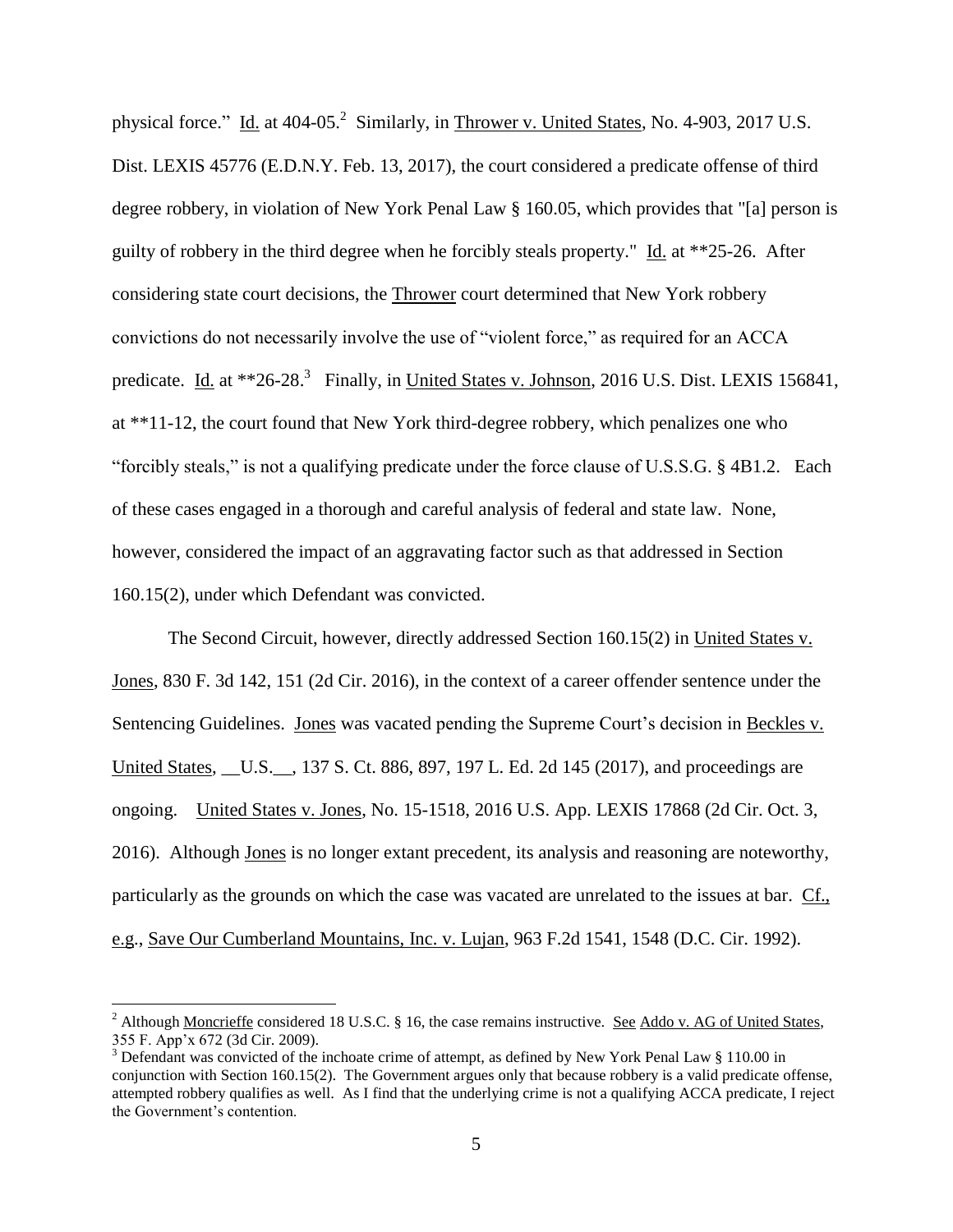Lacking a record of underlying conviction and the consequent ability to perform a modified categorical analysis, the Jones Court considered whether Section 160.15(2), the "least" of the acts described in New York's first-degree robbery statute, qualified as a "crime of violence" under U.S.S.G. §§ 4B1.1 and 4B1.2. Jones, 830 F. 3d at 148.

The Court first reiterated that the Guidelines' force clause – which is similar to ACCA's force clause – connotes "strong physical force" or "violent force." Id. at 146-47 (quoting Johnson I, 559 U.S. at 140).  $4$  The Court reasoned that state courts have "made clear" that forcible stealing alone, which is involved in all degrees of New York robbery, does not categorically involve the use of "violent force." Id. at 149. It then turned to the question of whether "the less-than-violent force that is required for 'forcible stealing' becomes 'violent force'...when the perpetrator is 'armed with a deadly weapon' as specified in [Section] 160.15(2)]." Id. The Court noted that a defendant could be convicted under Section 160.5(2) based on mere possession of a weapon, absent use, brandishing, or the like. Id. After a thorough analysis, it then concluded that mere presence of a weapon "cannot turn what is otherwise less-than-violent force into violent force." Id. at 150. The Court stated as follows: "In sum…because a defendant can be convicted of first-degree robbery under New York Penal Law § 160.15(2) without necessarily using violent force, a first-degree robbery conviction obtained pursuant to this subsection cannot serve as a predicate conviction for a career offender enhancement." Id. at 151.

<sup>&</sup>lt;sup>4</sup> The Government argues that Johnson I does not apply on collateral review. The unreported decision Belk v. United States, No. 16-765, 2016 U.S. App. LEXIS 7657 (2d Cir. Apr. 19, 2016), to which the Government cites, is inapplicable here. In Belk, the issue of retroactivity arose in the context of whether petitioner should be granted leave to file a second or successive motion pursuant to Section 2255(h)(2). In addition, Belk addressed Johnson II, not Johnson I. Like others, I decline to rely on Belk. See Diaz, at \*\*10-11.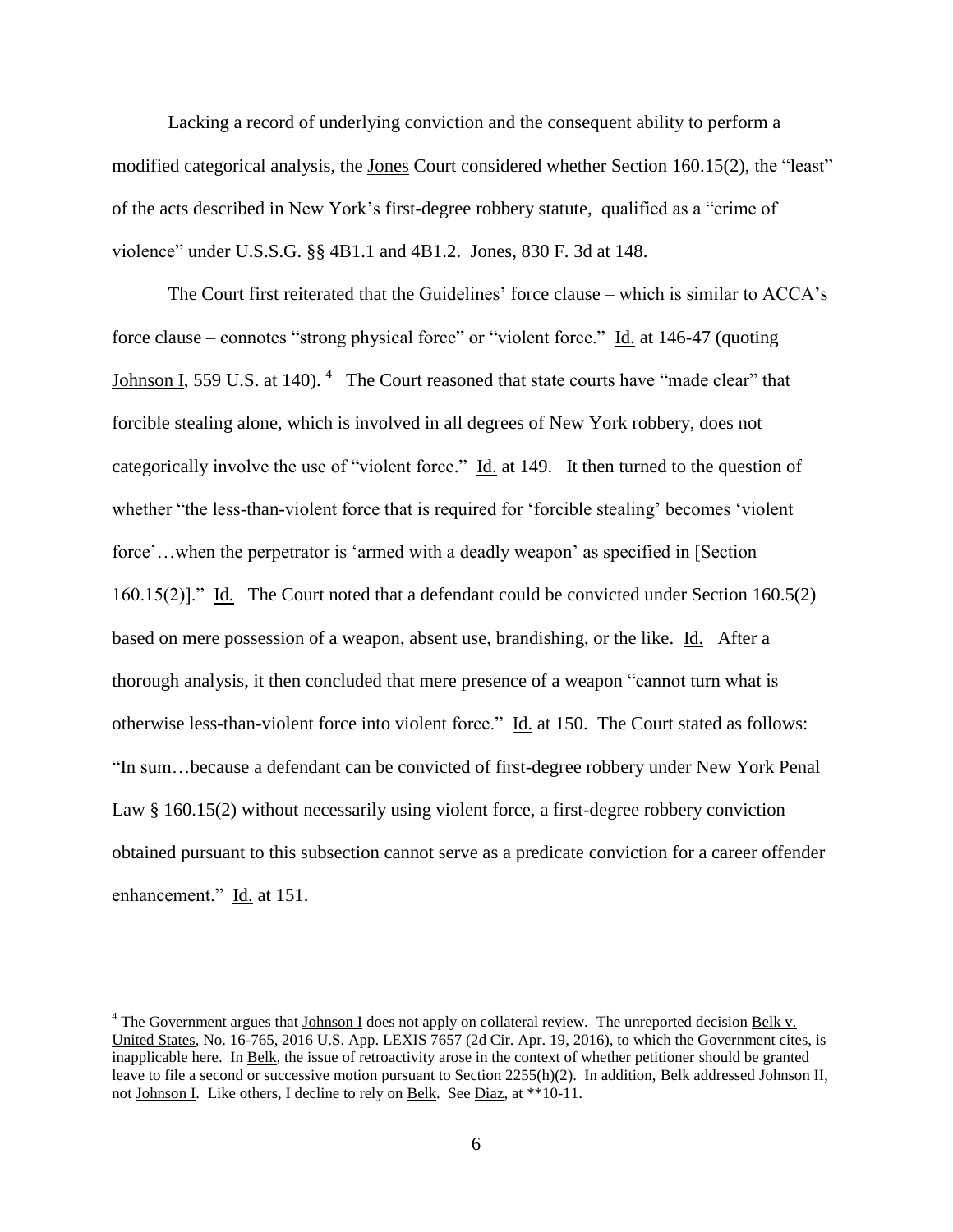While I do not per se follow the vacated decision in Jones, I am persuaded by the analysis therein and the reasoning in cases such as Thrower. Johnson I has clarified that ACCA requires that a statute of conviction involve "violent force." Johnson I, 559 U.S. at 141. As discussed supra, it is clear that "forcible stealing" can be accomplished with minimal, less-than-violent force – actions such as bumping a victim, or blocking his path. See, e.g., People v. Lee, 602 N.Y.S.2d 138, 139 (N.Y. App. Div. 1st Dep't 1993); People v. Bennett, 631 N.Y.S.2d 834, 834 (N.Y. App. Div. 1st Dep't 1995); Moreover, Section 160.15(2) in particular can be violated by mere possession of a weapon. See People v. Mason, 922 N.Y.S.2d 659, 660 (App. Div. 3rd Dep't 2011). Mere possession does not fulfill the "force" prong of ACCA. <u>See, e.g., United</u> States v. Parnell, 818 F. 3d 974, 980 (9<sup>th</sup> Cir. 2016); United States v. Moore, 203 F. Supp. 3d 854, 861 (N.D. Oh. 2016). Thus, this factor cannot convert the less-than-violent "forcible stealing" into a "violent felony" within the meaning of ACCA. In accord with recent and wellreasoned District Court caselaw postdating Johnson I, therefore, I conclude that a violation of New York Penal Law § 160.15(2) does not qualify as a violent felony under ACCA's force clause.

I am aware of cases decided by the Court of Appeals for the Second Circuit, prior to Jones, suggesting that New York robbery is a qualifying predicate under the force clauses that might apply in the sentencing context. United States v. Brown, 52 F. 3d 415 (2d Cir. 1994); United States v. Spencer, 955 F. 2d 814 (2d Cir. 1992); see also United States v. Kornegay, 641 F. App'x 79, 85 (2d Cir. 2016); United States v. Bennett, 604 F. App'x 11, 15 (2d Cir. 2015).<sup>5</sup>

<sup>&</sup>lt;sup>5</sup>Several courts outside of the Second Circuit have followed suit, citing to and relying on the "force" statements in Bennett or Kornegay, summarily and without analysis. See Primus v. United States No. 16-90, 2017 U.S. Dist. LEXIS 33853 (N.D.W.V. Mar. 9, 2017); United States v. Nieves-Galarza, No.11-57, 2017 U.S. Dist. LEXIS 3579 (M.D. Pa. Jan. 10, 2017); Lopez v. United States, No. 16-26, 2016 U.S. Dist. LEXIS 44360 (E.D. Tenn. Apr. 1, 2016). I take particular note of Nieves-Galarza, as it was decided within the Third Circuit. Therein, the court invoked the principle that it must defer to state court decisions on state law, and based thereon relied on the Second Circuit's decisions in Bennett and Kornegay. Nieves-Galarza, 2017 U.S. Dist. LEXIS 3579, at \*\*3-4.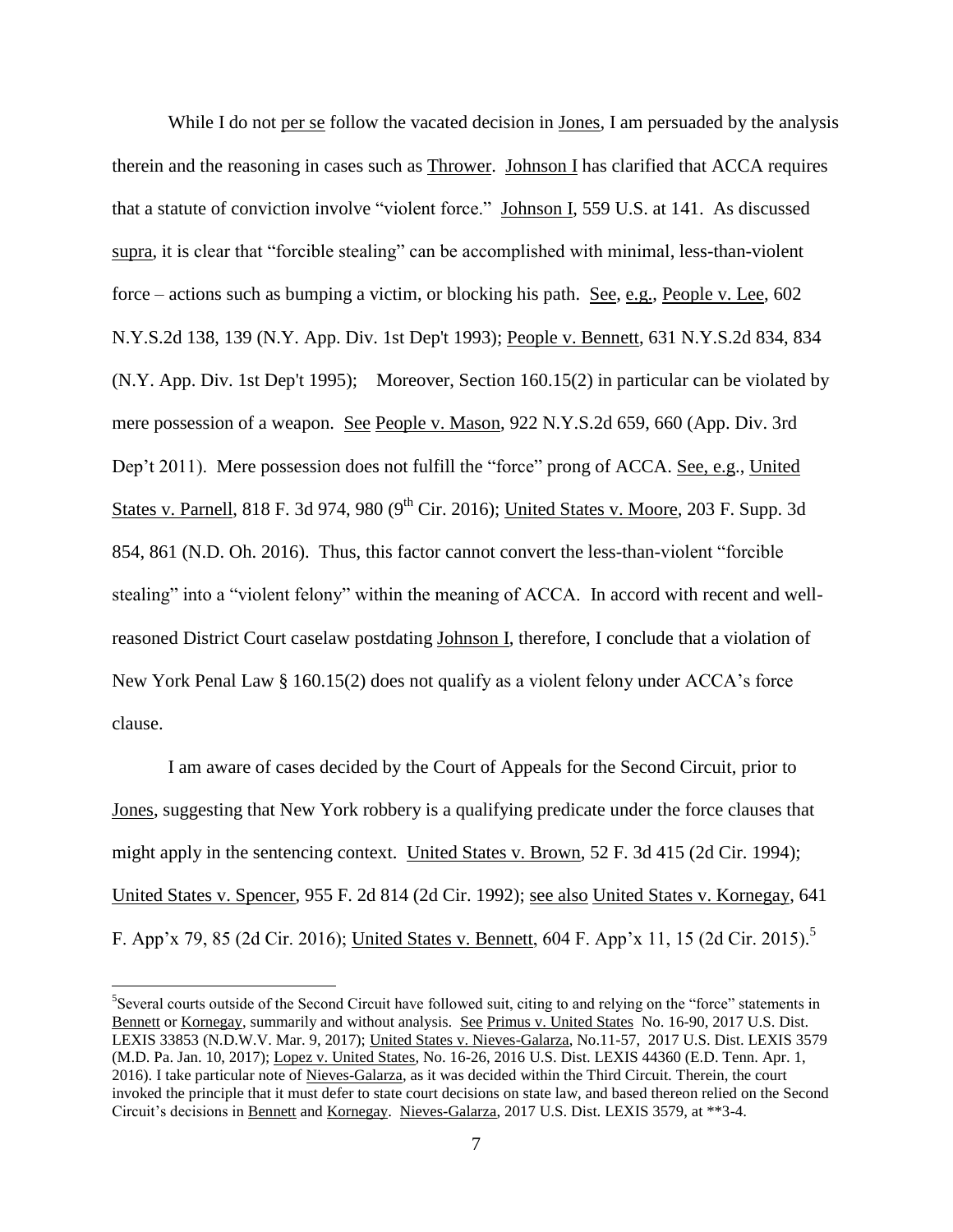None of these, however, offer meaningful analysis of the issue at bar. Moreover, District Courts in New York have opined that **Brown** and **Spencer** are no longer viable in light of Johnson I, and declined to follow their holdings. See, e.g., Thrower, 2017 U.S. Dist. LEXIS 45776, at \*\*25, 28 n. 8; <u>Diaz v. United States</u>, 2016 U.S. Dist. LEXIS 116619, at \*\*10-11.<sup>6</sup> As for <u>Bennett</u> and Kornegay, both were non-precedential summary orders. Cf. Hoefer v. Board of Educ. of Middletown, 820 F. 3d 58, 65 (2d Cir. 2016). Accordingly, I decline to follow those cases.

### **CONCLUSION**

In sum, Defendant's ACCA sentence was not based on three valid predicate offenses, and his Motion to Vacate will be granted. This matter will be transferred to Judge Cercone, who will determine and conduct all further proceedings. An appropriate Order follows.

## BY THE COURT:

Donetta W. Ambrose Senior Judge, U.S. District Court

\_\_\_\_\_\_\_\_\_\_\_\_\_\_\_\_\_\_\_\_\_\_\_\_\_\_\_\_\_\_\_\_

<sup>&</sup>lt;sup>6</sup>In contrast, in <u>Boone v. United States</u>, No. 2-1185, 2017 U.S. Dist. LEXIS 12532, at \*\*2-4 (S.D.N.Y. Jan. 30, 2017), the court recognized that *Johnson I*, Jones, and other cases have cast doubt on **Brown**, but found that it was not at liberty to disregard its Circuit Court's decision in Brown.